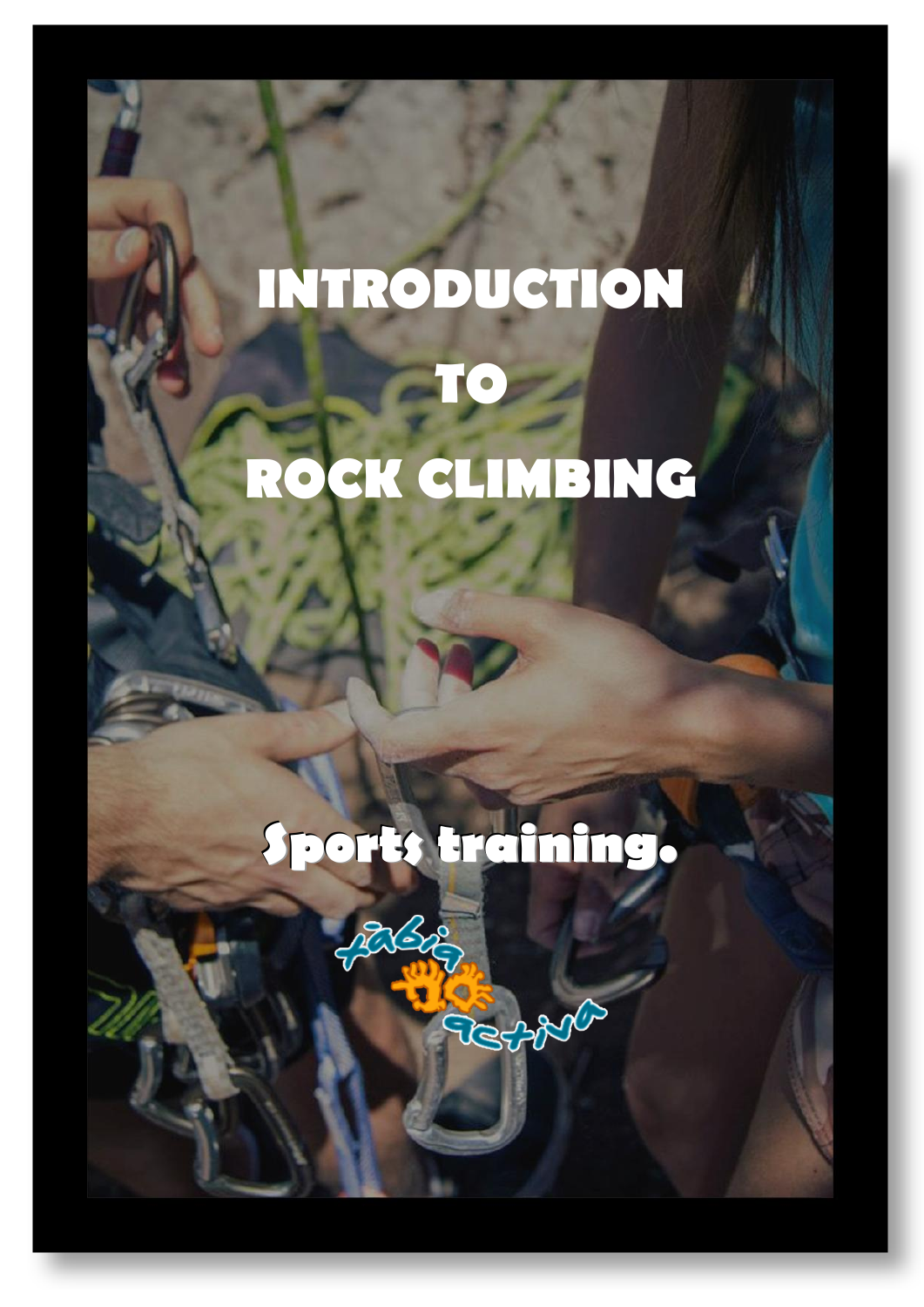# **ÍNDEX**

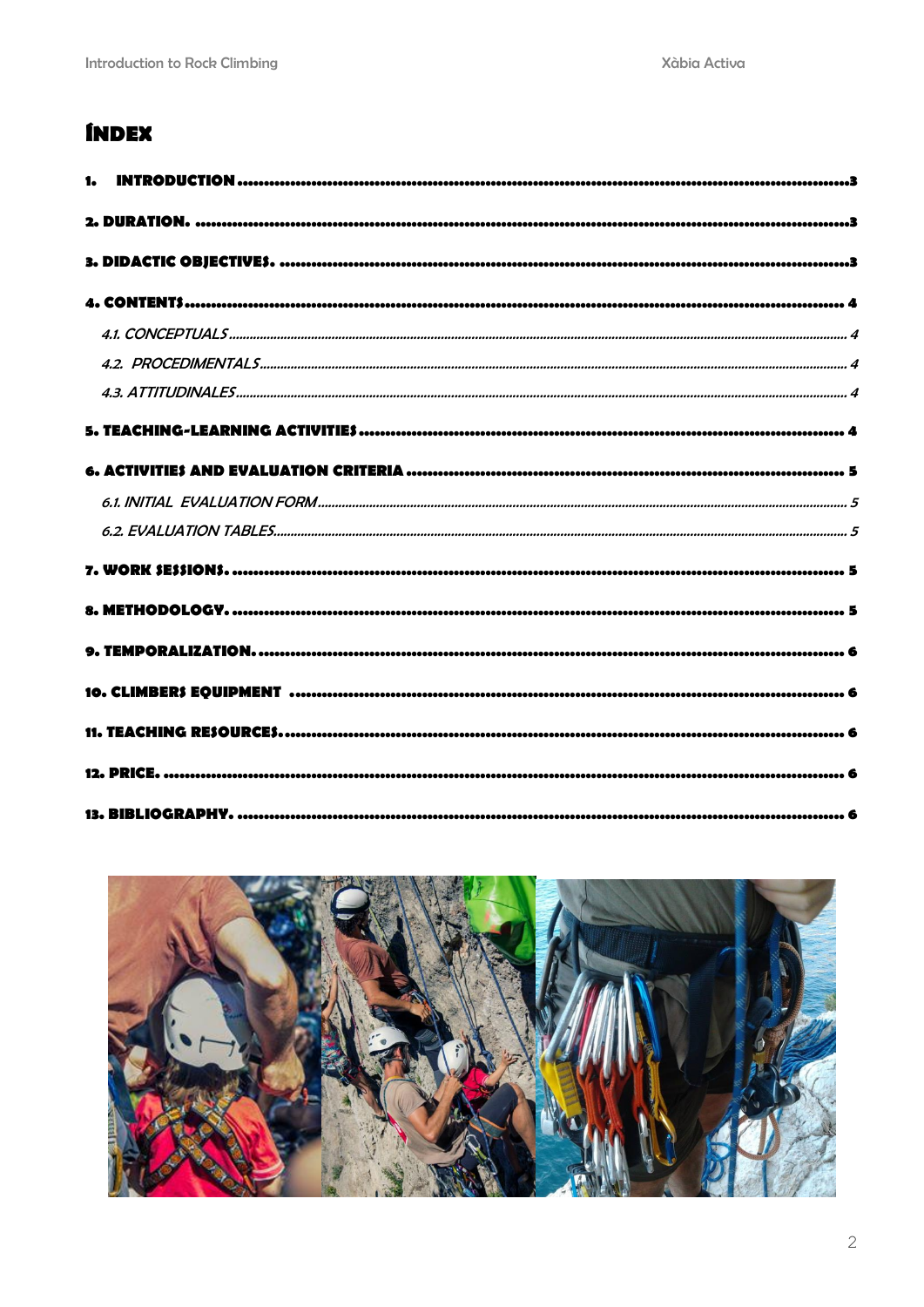#### **1. INTRODUCTION**

This didactic program is aimed at all beginners, since it deals with the basic, theoretical and practical concepts to be able to climb in an autonomous and safe way. For all types of audiences from children to adults.

Due to the great boom of sports climbing in recent years, a large number of people want to start in this sport, they are aimed at this program.

The characteristics of the context where the programming will take place will be: the first theoretical-practical classes will be in the classroom and the initiation routes of Santa Llucia, Sol del Barranc, Lliber and Font d'Aixa. These are suitable for beginners and some more.

Course designed for at least 4 students.

#### **2. DURATION.**

The program will have duration of aprox (15h) divided into three 5h sessions:

- $\bullet$  1st session 9 o'clock in the morning to 2 o'clock.
- $\bullet$  2 $^{\sf{nd}}$  session 9 o'clock in the morning to 2 o'clock.
- $\bullet$  3 $^{\rm th}$  session 9 o'clock in the morning to 2 o'clock.

In this way, people who work during the week can attend on weekend, and with this duration the minimum objectives proposed can be reached.

#### **3. DIDACTIC OBJECTIVES.**

1. Know and identify the basic rock climbing equipment.

- 2. Know and perform the basic techniques of rock climbing belaying correctly.
- 3. Know and perform the basic knots and maneuvers of rock climbing.
- 4. Carry out a rock itinerary autonomously with the rope partner.
- 5. Interpret climbing reports correctly.
- 6. Respect the environment, material and equipment for public use.
- 7. Cooperate correctly in team work.
- 8. Know and perform the necessary communication with the roped partner.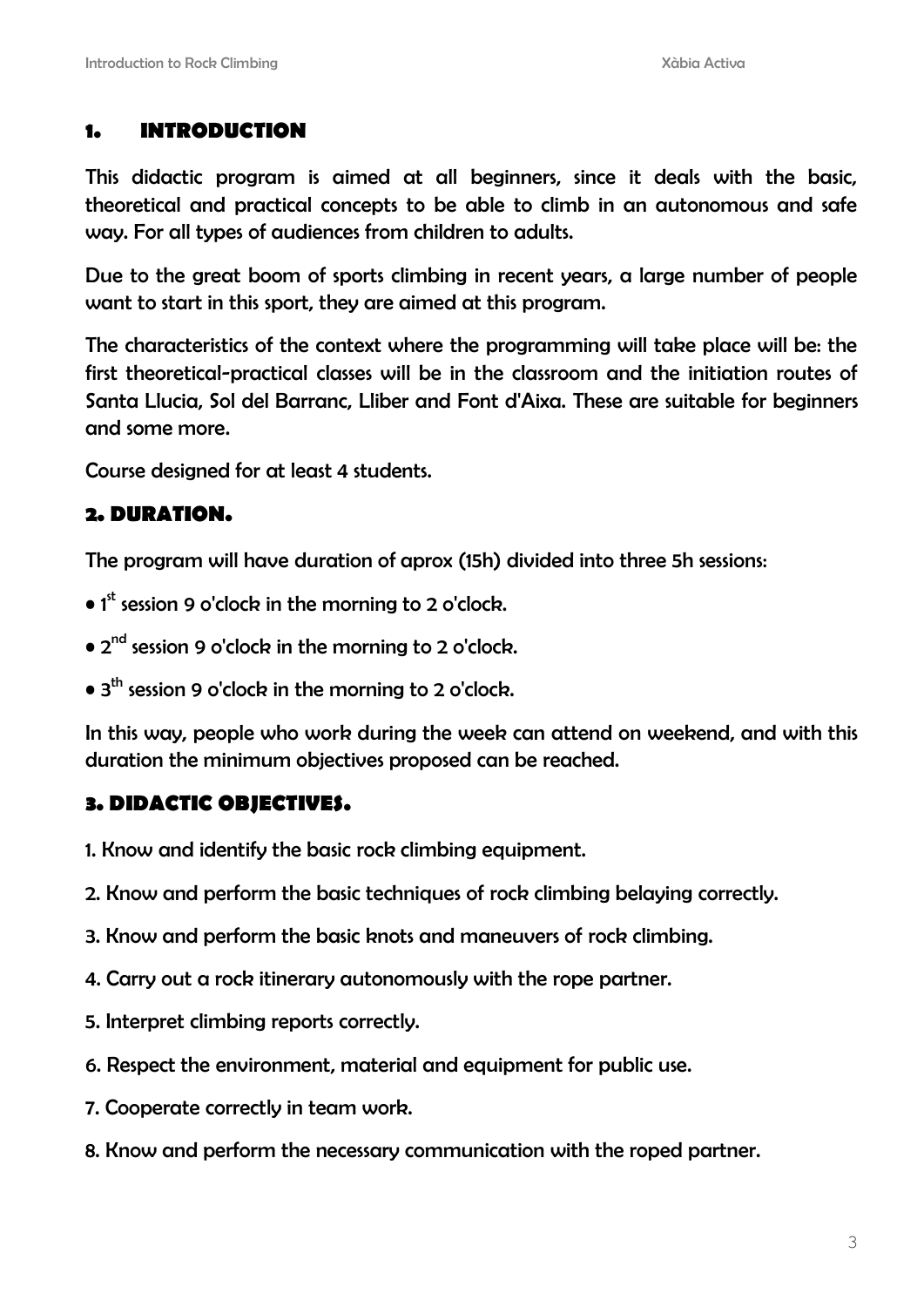#### **4. CONTENTS**

## **4.1. CONCEPTUALS**

Basic equipment:

- Harness, quick draws, carabineers, belayer device.
- Helmet, climbing shoes (on behalf of the student), choc and bag.
- Anchor lines with safety carabineers.
- Dynamic rope of 10 to 10.5 mm in diameter and 50-70 m in length. Meetings, anchors:

-Spits, parabolts, chemicals...

-Different impressions of reviews of the areas to work.

All the material must be tested and approved.

#### **4.2. PROCEDIMENTALS**

-How to do the double eight knot, by sinus, others.

-Full use of the grigrí.

-Teaching and practices in stop fallings.

- -Control of the abseiling maneuver.
- -Progression of the 1st and second roped (top rope).

-Communication between the roped team.

# **4.3. ACTITUDINALS**

-Preoccupation for the proper use of the equipment and the environment where the activity takes place.

-Respect towards our environment, companions and nature.

# **5. TEACHING-LEARNING ACTIVITIES.**

- Exercise practices knot 8 and others.
- Exercises of correct placement of the rope with the grigrí.
- Practical exercises in STOP falling, both insured and belayer.
- Climbing of tracks in top rope.
- Practical and explanations by the classmates of all the exercises already given.
- Theoretical explanations about conceptual contents.
- Warm up before starting.
- Games for familiarization and initiation to climbing (gestures and repertoire of movements).
- Practical exercises to make dynamic knot and use.
- Encourage self-evaluation to ensure a better understanding of the exercises.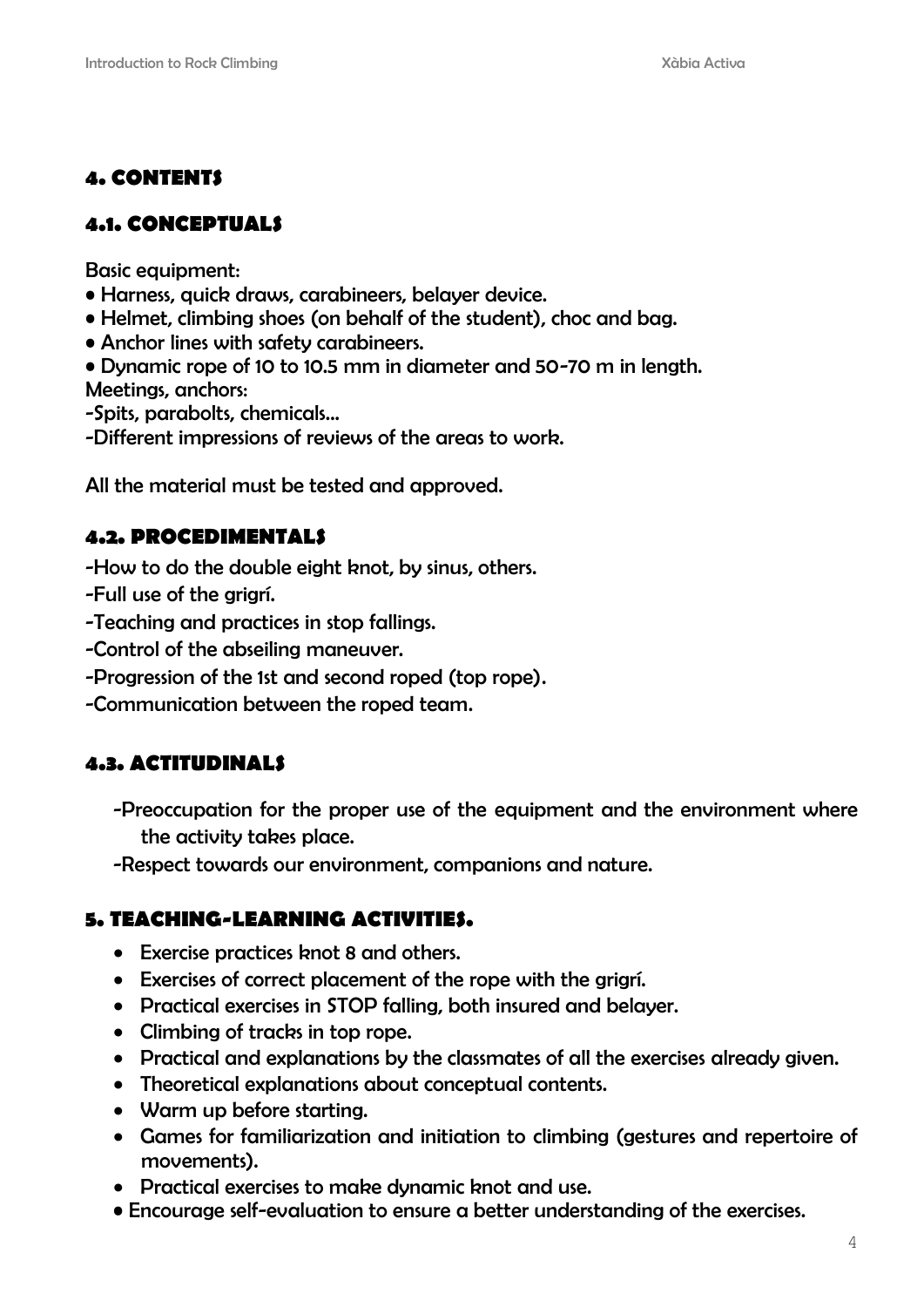# **6. ACTIVITIES AND EVALUATION CRITERIA**

The evaluation is planned according to the established objectives. It is divided into 3 parts:

1- An initial evaluation will be carried out; to have a global idea of the group and its physical conditions. This will not have representation in the final note.

2- There is a continuous attitudinal evaluation. This represents 40% of the final result.

3- Finally, a practical checking will be carried out with procedural and conceptual contents. This will represent 60% of the result.

# **6.1. EVALUATION INICIAL FORM.**

1. Have you ever practiced climbing? If so, comment it?

2. Have you practiced any sport? How long?

3. Do you play sports during the week or a sport regularly? Explain the time you spend.

4. Do you have any knowledge of knots in any field?

5. What do you know about climbing?

#### **6.2. EVALUATION FORMS.**

# **7. CLIMBING SESSIONS.**

# **8. METHODOLOGY.**

The trend of this programming goes from less to more autonomy. Most of the students are beginners and they start from the begining, one of the objectives of this course is that students can go climbing autonomously.

There are several styles of teaching that we will use:

The course and in all the sessions will be used reciprocal teaching since they will be organized in pairs, although they will have to be changed. All this as in the activities: learning knots, stop fallings, preparing equipment... It will be a constant.

The assignment of tasks will always be present because the technician directs the activities, leaving a little margin of error for the students to commit and learn. Direct control will be used when strictly necessary due to security or safety issues.

The free exploration will be used in the first experiences, the student will be told to notice his sensations when he performs the activity. As in the activities: first impression of the equipment, first climbing in top rope.